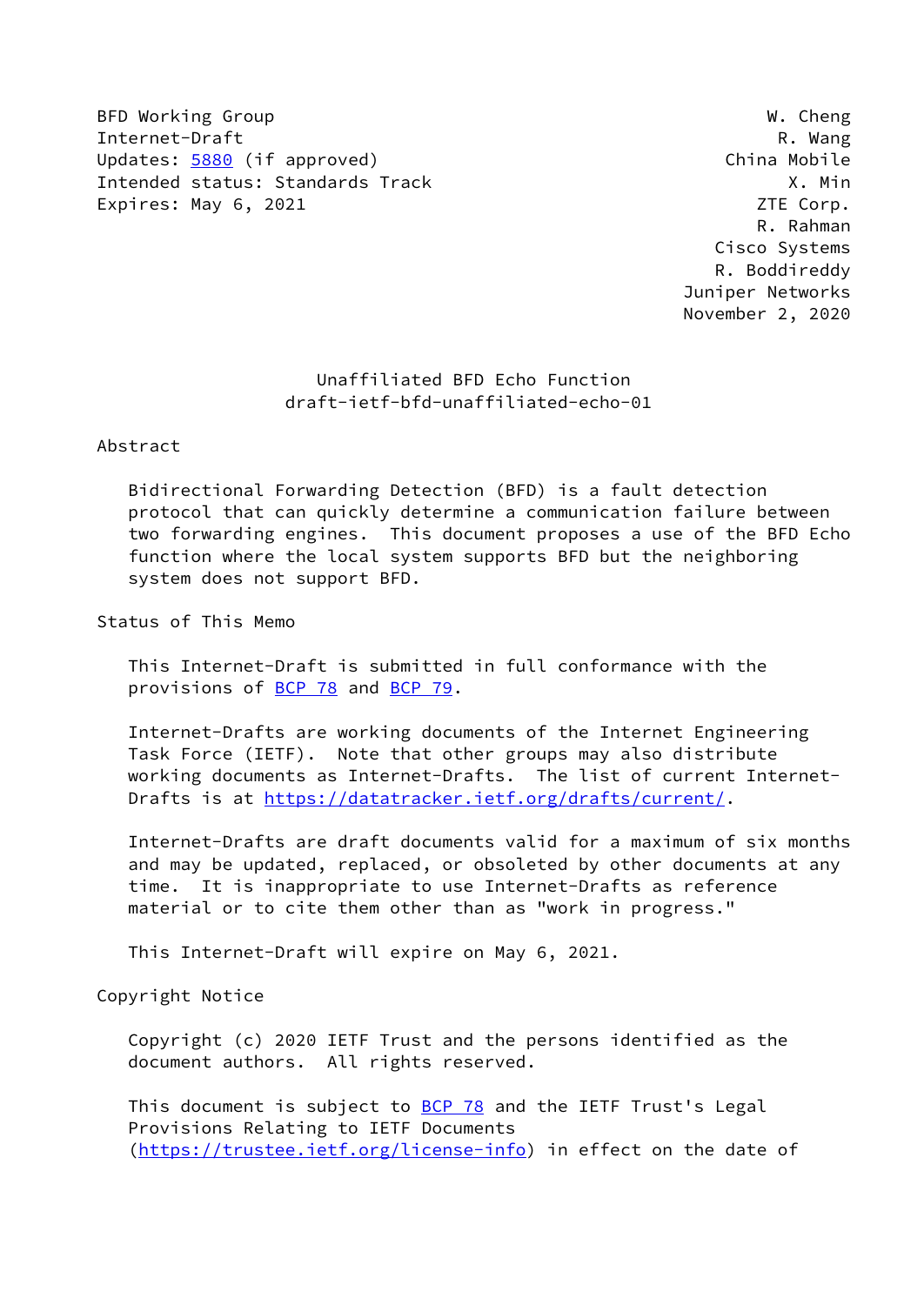<span id="page-1-1"></span>Internet-Draft Unaffiliated BFD Echo Function November 2020

 publication of this document. Please review these documents carefully, as they describe your rights and restrictions with respect to this document. Code Components extracted from this document must include Simplified BSD License text as described in Section 4.e of the Trust Legal Provisions and are provided without warranty as described in the Simplified BSD License.

Table of Contents

|  | 3. Unaffiliated BFD Echo Procedures 6                    |  |  |  |  |  |
|--|----------------------------------------------------------|--|--|--|--|--|
|  | $\underline{4}$ . Unaffilicated BFD Echo Applicability 7 |  |  |  |  |  |
|  | 5. Security Considerations 8                             |  |  |  |  |  |
|  |                                                          |  |  |  |  |  |
|  |                                                          |  |  |  |  |  |
|  |                                                          |  |  |  |  |  |
|  |                                                          |  |  |  |  |  |
|  | 9.1. Normative References 8                              |  |  |  |  |  |
|  | 9.2. Informative References 9                            |  |  |  |  |  |
|  |                                                          |  |  |  |  |  |

#### <span id="page-1-0"></span>[1](#page-1-0). Introduction

 To minimize the impact of device/link faults on services and improve network availability, a network device must be able to quickly detect faults in communication with adjacent devices. Measures can then be taken to promptly rectify the faults to ensure service continuity.

BFD [\[RFC5880](https://datatracker.ietf.org/doc/pdf/rfc5880)] is a low-overhead, short-duration method to detect faults on the communication path between adjacent forwarding engines. The faults can be on interface, data link, and even forwarding engine. It is a single, unified mechanism to monitor any media and protocol layers in real time.

 BFD defines Asynchronous mode to satisfy various deployment scenarios, and also supports Echo function to reduce the device requirement for BFD. When the Echo function is activated, the local system sends BFD Echo packets and the remote system loops back the received Echo packets through the forwarding path. If several consecutive BFD Echo packets are not received by the local system, then the BFD session is declared to be Down.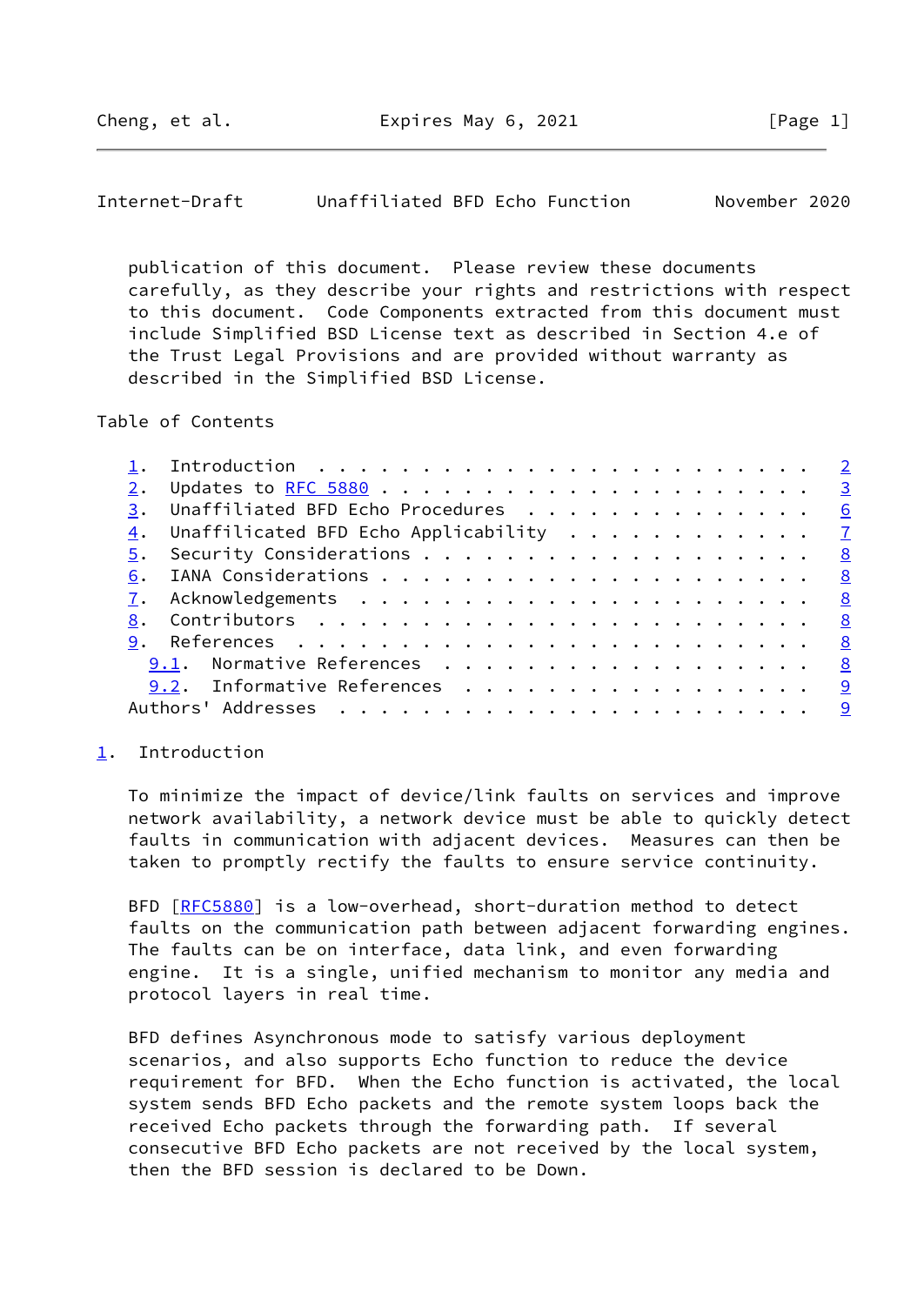When using BFD Echo function, there are two typical scenarios as below:

Cheng, et al. **Expires May 6, 2021** [Page 2]

<span id="page-2-1"></span>Internet-Draft Unaffiliated BFD Echo Function November 2020

 o Full BFD protocol capability with affiliated Echo function: this scenario requires both the local device and the neighboring device to support full BFD protocol.

 o Only BFD Echo function without full BFD protocol capability: this scenario requires only the local device to support sending and demultiplexing BFD Control packets.

 The two typical scenarios are both reasonable and useful, and the latter is referred to as Unaffiliated BFD Echo function in this document.

Section 6.2.2 of  $[BBF-TR-146]$  describes one use case of the Unaffiliated BFD Echo function, and at least one more use case is known in the field BFD deployment.

 This document describes the use of the Unaffiliated BFD Echo function over IPv4 and IPv6 for single IP hop.

<span id="page-2-0"></span>[2](#page-2-0). Updates to [RFC 5880](https://datatracker.ietf.org/doc/pdf/rfc5880)

 The Unaffiliated BFD Echo function described in this document reuses the BFD Echo function as described in [[RFC5880](https://datatracker.ietf.org/doc/pdf/rfc5880)] and [\[RFC5881](https://datatracker.ietf.org/doc/pdf/rfc5881)], but does not require BFD asynchronous mode. When using the Unaffiliated BFD Echo function, only the local system has the BFD protocol enabled, the remote system just loops back the received BFD Echo packets as regular data packets.

With that said, this document updates [[RFC5880](https://datatracker.ietf.org/doc/pdf/rfc5880)] with respect to its descriptions on the BFD Echo function as follows.

o [[RFC5880](https://datatracker.ietf.org/doc/pdf/rfc5880)] states in the 4th paragraph of Section 3.2:

 An adjunct to both modes is the Echo function. When the Echo function is active, a stream of BFD Echo packets is transmitted in such a way as to have the other system loop them back through its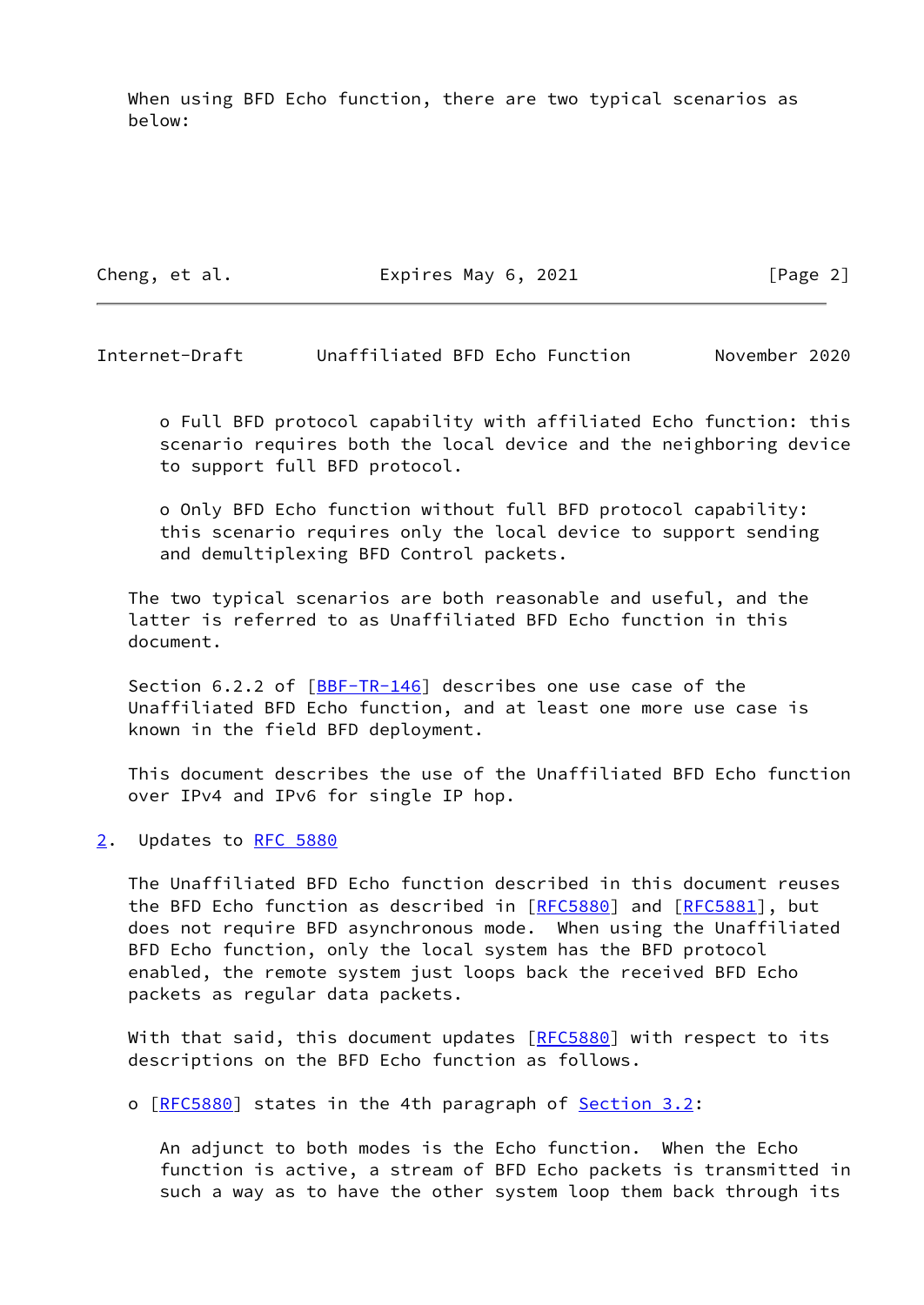forwarding path. If a number of packets of the echoed data stream are not received, the session is declared to be down. The Echo function may be used with either Asynchronous or Demand mode. Since the Echo function is handling the task of detection, the rate of periodic transmission of Control packets may be reduced (in the case of Asynchronous mode) or eliminated completely (in the case of Demand mode).

\* This paragraph is now updated to:

 An adjunct or complement to both modes is the Echo function. When the Echo function is active, a stream of BFD Echo packets is

| Cheng, et al. | Expires May 6, 2021 | [Page 3] |
|---------------|---------------------|----------|
|---------------|---------------------|----------|

Internet-Draft Unaffiliated BFD Echo Function November 2020

 transmitted in such a way as to have the other system loop them back through its forwarding path. If a number of packets of the echoed data stream are not received, the session is declared to be down. The Echo function may be used with either Asynchronous or Demand mode. Since the Echo function is handling the task of detection, the rate of periodic transmission of Control packets may be reduced (in the case of Asynchronous mode) or eliminated completely (in the case of Demand mode). The Echo function may also be used independently, with neither Asynchronous nor Demand mode.

o [[RFC5880](https://datatracker.ietf.org/doc/pdf/rfc5880)] states in the 3rd and 9th paragraphs of Section 6.1:

 Once the BFD session is Up, a system can choose to start the Echo function if it desires and the other system signals that it will allow it. The rate of transmission of Control packets is typically kept low when the Echo function is active.

 If the session goes Down, the transmission of Echo packets (if any) ceases, and the transmission of Control packets goes back to the slow rate.

 $*$  The two paragraphs are now updated to:

 When a system is running with Asynchronous mode, once the BFD session is Up, it can choose to start the Echo function if it desires and the other system signals that it will allow it. The rate of transmission of Control packets is typically kept low when the Echo function is active.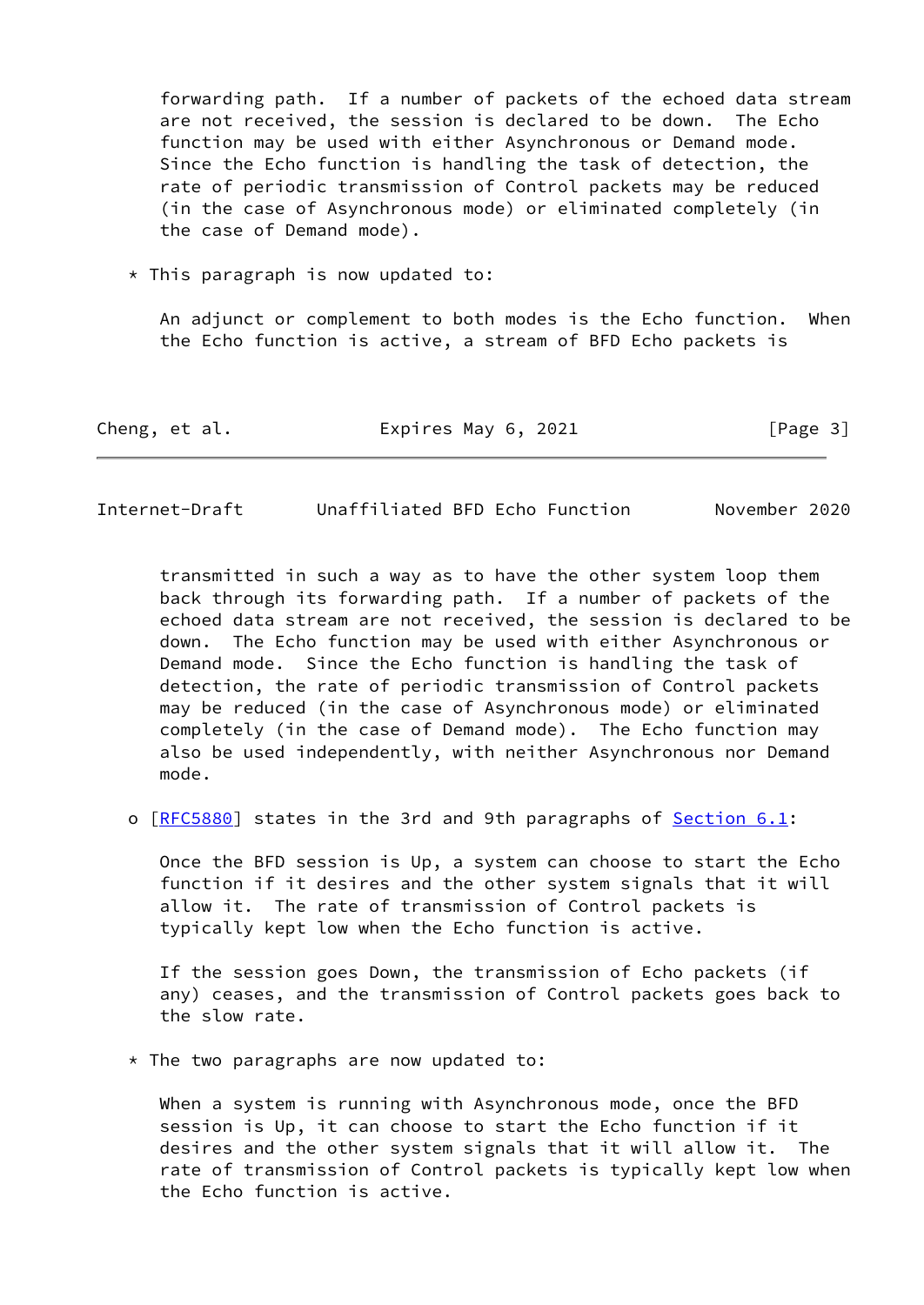In Asynchronous mode, if the session goes Down, the transmission of Echo packets (if any) ceases, and the transmission of Control packets goes back to the slow rate.

o [[RFC5880](https://datatracker.ietf.org/doc/pdf/rfc5880)] states in the 2nd paragraph of Section 6.4:

When a system is using the Echo function, it is advantageous to choose a sedate reception rate for Control packets, since liveness detection is being handled by the Echo packets. This can be controlled by manipulating the Required Min RX Interval field (see section 6.8.3).

\* This paragraph is now updated to:

When a system is using the Echo function with Asynchronous mode, it is advantageous to choose a sedate reception rate for Control packets, since liveness detection is being handled by the Echo

| Cheng, et al. | Expires May 6, 2021 | [Page 4] |
|---------------|---------------------|----------|
|---------------|---------------------|----------|

Internet-Draft Unaffiliated BFD Echo Function November 2020

 packets. This can be controlled by manipulating the Required Min RX Interval field (see section 6.8.3).

o [[RFC5880](https://datatracker.ietf.org/doc/pdf/rfc5880)] states in the 2nd paragraph of Section 6.8:

 When a system is said to have "the Echo function active" it means that the system is sending BFD Echo packets, implying that the session is Up and the other system has signaled its willingness to loop back Echo packets.

\* This paragraph is now updated to:

 When a system in Asynchronous or Demand mode is said to have "the Echo function active" it means that the system is sending BFD Echo packets, implying that the session is Up and the other system has signaled its willingness to loop back Echo packets.

o [[RFC5880](https://datatracker.ietf.org/doc/pdf/rfc5880)] states in the 7th paragraph of Section 6.8.3:

 When the Echo function is active, a system SHOULD set bfd.RequiredMinRxInterval to a value of not less than one second (1,000,000 microseconds). This is intended to keep received BFD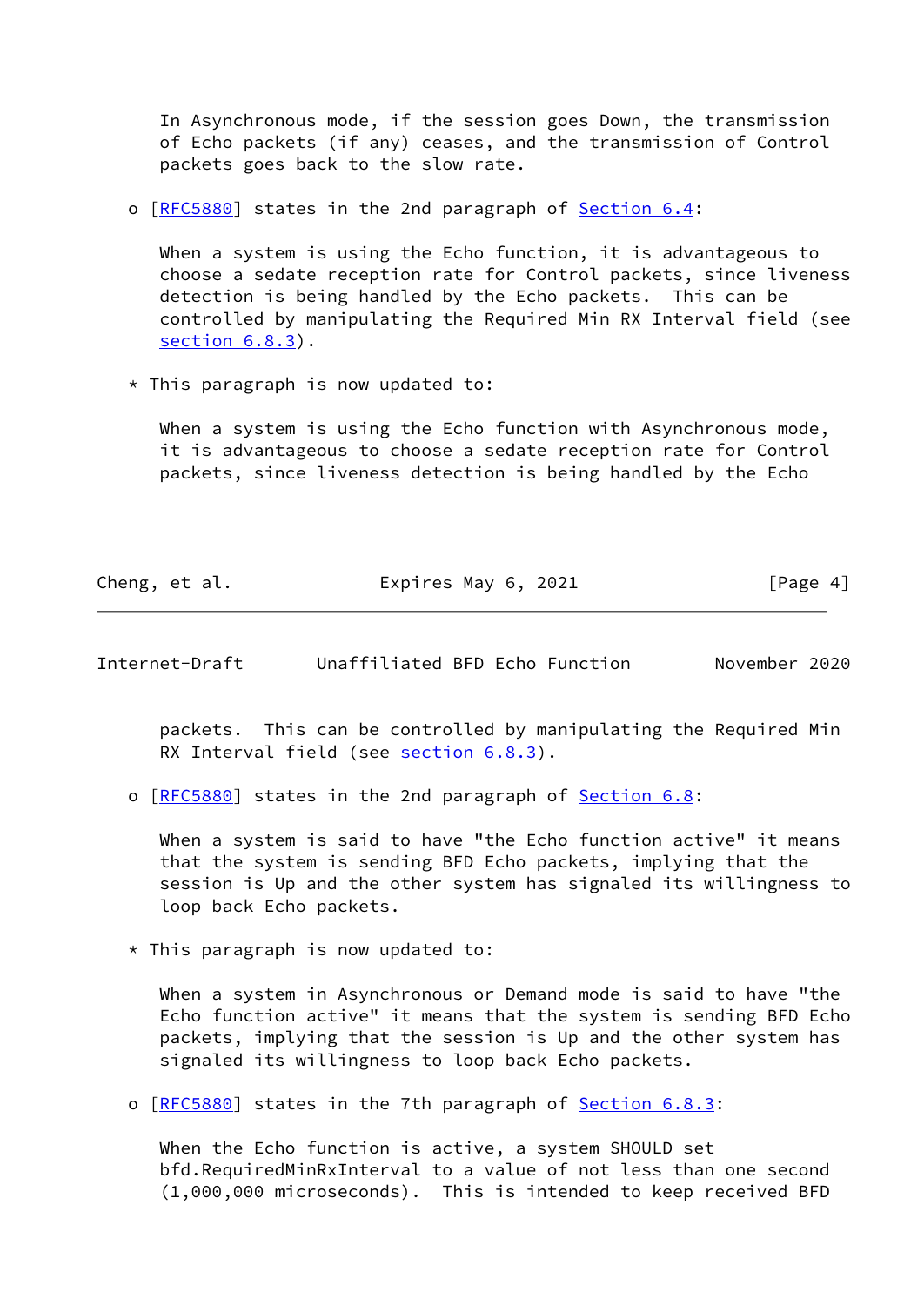Control traffic at a negligible level, since the actual detection function is being performed using BFD Echo packets.

\* This paragraph is now updated to:

When the Echo function is active with Asynchronous mode, a system SHOULD set bfd.RequiredMinRxInterval to a value of not less than one second (1,000,000 microseconds). This is intended to keep received BFD Control traffic at a negligible level, since the actual detection function is being performed using BFD Echo packets.

o [[RFC5880](https://datatracker.ietf.org/doc/pdf/rfc5880)] states in the 1st and 2nd paragraphs of Section 6.8.9:

 BFD Echo packets MUST NOT be transmitted when bfd.SessionState is not Up. BFD Echo packets MUST NOT be transmitted unless the last BFD Control packet received from the remote system contains a nonzero value in Required Min Echo RX Interval.

 BFD Echo packets MAY be transmitted when bfd.SessionState is Up. The interval between transmitted BFD Echo packets MUST NOT be less than the value advertised by the remote system in Required Min Echo RX Interval, except as follows:

 A 25% jitter MAY be applied to the rate of transmission, such that the actual interval MAY be between 75% and 100% of the

| Cheng, et al. | Expires May 6, 2021 | [Page 5] |
|---------------|---------------------|----------|
|---------------|---------------------|----------|

<span id="page-5-0"></span>Internet-Draft Unaffiliated BFD Echo Function November 2020

 advertised value. A single BFD Echo packet MAY be transmitted between normally scheduled Echo transmission intervals.

\* The two paragraphs are now updated to:

 When a system is using the Echo function with either Asynchronous or Demand mode, BFD Echo packets MUST NOT be transmitted when bfd.SessionState is not Up, and BFD Echo packets MUST NOT be transmitted unless the last BFD Control packet received from the remote system contains a nonzero value in Required Min Echo RX Interval.

 When a system is using the Echo function with either Asynchronous or Demand mode, BFD Echo packets MAY be transmitted when bfd.SessionState is Up, and the interval between transmitted BFD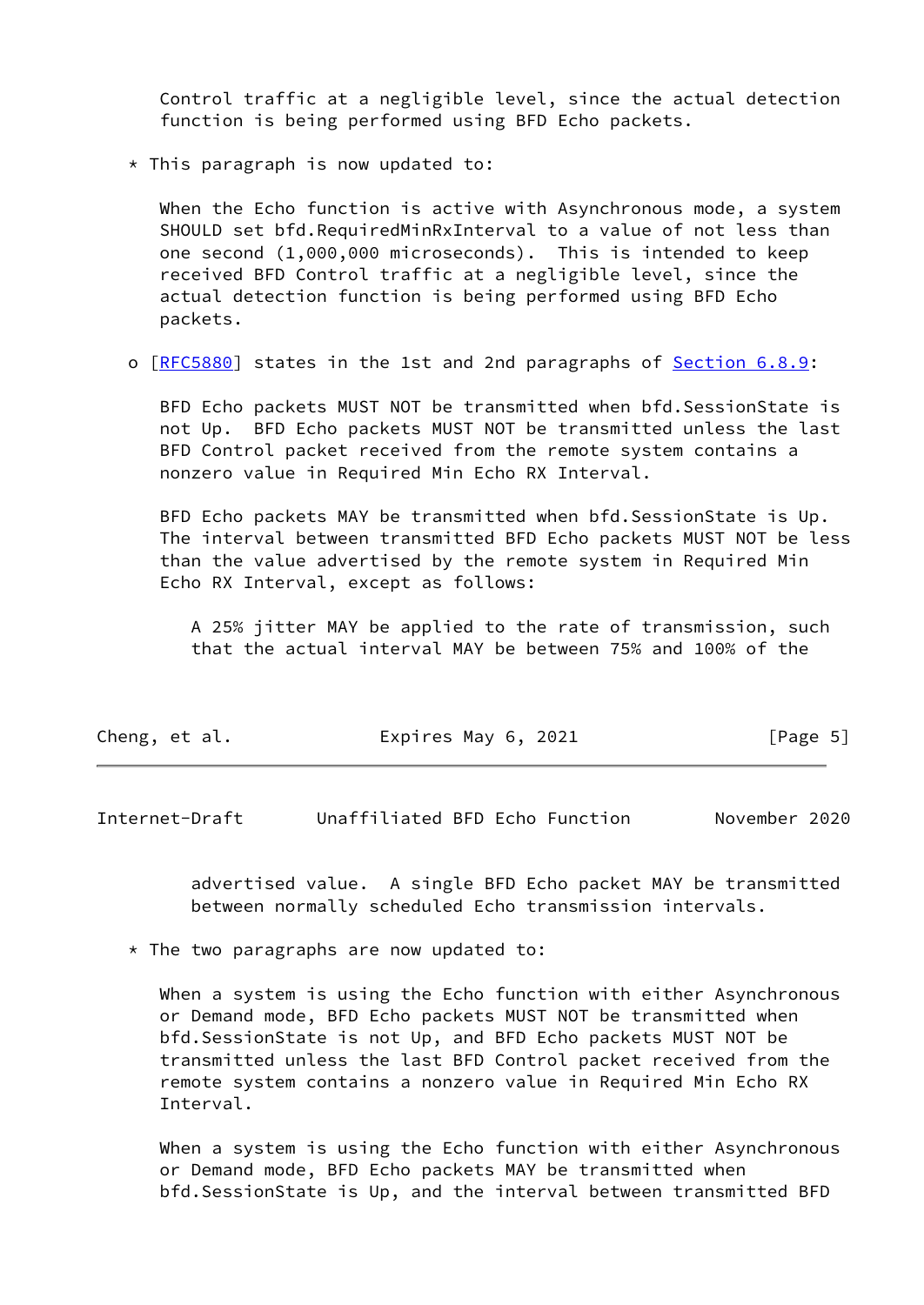Echo packets MUST NOT be less than the value advertised by the remote system in Required Min Echo RX Interval, except as follows:

 A 25% jitter MAY be applied to the rate of transmission, such that the actual interval MAY be between 75% and 100% of the advertised value. A single BFD Echo packet MAY be transmitted between normally scheduled Echo transmission intervals.

### <span id="page-6-0"></span>[3](#page-6-0). Unaffiliated BFD Echo Procedures

 As shown in Figure 1, device A supports BFD, whereas device B does not support BFD. To rapidly detect any IP forwarding faults between device A and device B, a BFD Echo session MUST be created at device A, and the BFD Echo session is RECOMMENDED to follow the BFD state machine defined in Section [6.2 of \[RFC5880\],](https://datatracker.ietf.org/doc/pdf/rfc5880#section-6.2) except that the received state is not sent but echoed from the remote system. In this case, although BFD Echo packets are transmitted with destination UDP port 3785 as defined in [[RFC5881\]](https://datatracker.ietf.org/doc/pdf/rfc5881), the BFD Echo packets sent by device A are BFD Control packets too, the looped BFD Echo packets back from device B would drive BFD state change at device A, substituting the BFD Control packets sent from the BFD peer.

 Once a BFD Echo session is created at device A, it starts sending BFD Echo packets, which SHOULD include a BFD Echo session demultiplexing field, such as BFD Your Discriminator defined in [\[RFC5880](https://datatracker.ietf.org/doc/pdf/rfc5880)] (BFD My Discriminator can be set to 0 to avoid confusion), except that device A can use IP source address or UDP source port to demultiplex BFD Echo session, or there is only one BFD Echo session running at device A. Device A would send BFD Echo packets with IP destination address destined for itself, such as the IP address of interface 1 of device A. All BFD Echo packets for the session MUST be sent with a Time to Live (TTL) or Hop Limit value of 255.

| Cheng, et al. | Expires May 6, 2021 | [Page 6] |
|---------------|---------------------|----------|
|               |                     |          |

<span id="page-6-1"></span>Internet-Draft Unaffiliated BFD Echo Function November 2020

 Considering the BFD peer wouldn't advertise Required Min Echo RX Interval as defined in [\[RFC5880](https://datatracker.ietf.org/doc/pdf/rfc5880)], the transmit interval for sending BFD Echo packets MUST be provisioned at device A, how to make sure the BFD peer is willing and able to loop back BFD Echo packets sent with the provisioned transmit interval is outside the scope of this document. Considering the BFD peer wouldn't advertise Detect Mult as defined in [[RFC5880\]](https://datatracker.ietf.org/doc/pdf/rfc5880), the Detect Mult for calculating the Detection Time MUST be provisioned at device A, the Detection Time in device A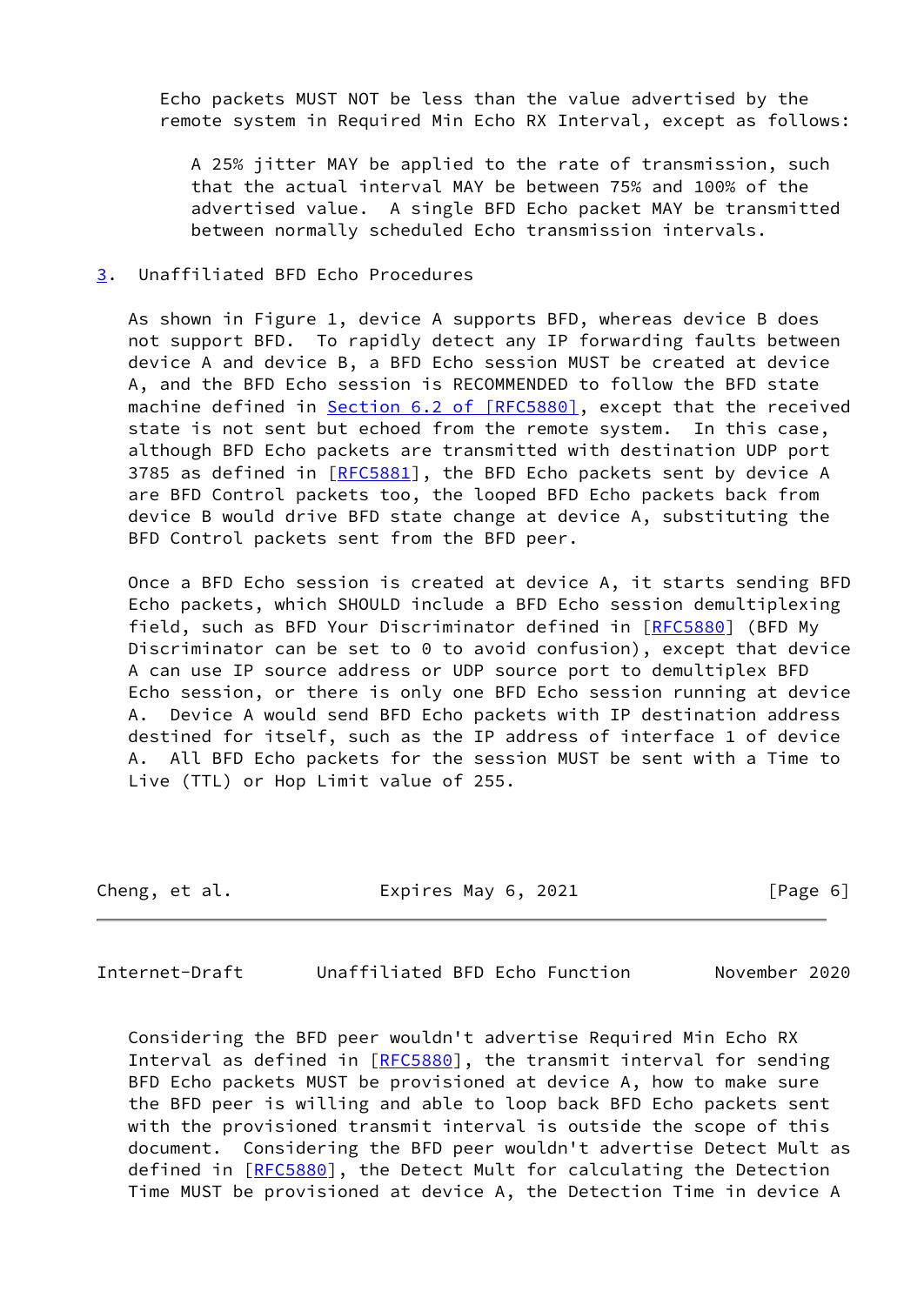is equal to the provisioned Detect Mult multiplied by the provisioned transmit interval.

 After receiving the BFD Echo packets sent from device A, the one-hop away BFD peer device B immediately loops them back by normal IP forwarding, this allows device A to rapidly detect a connectivity loss to device B.

| Device A             | Device B                  |
|----------------------|---------------------------|
|                      | BFD Echo session          |
| BFD Enabled          | BFD Echo packets loopback |
| $+ - - - - - - - +$  | +---------+               |
| A                    | B                         |
| $ Inf_1$             | Inf $1$                   |
| $+-----+10.1.1.1/24$ | $10.1.1.2/24+------+$     |
| BFD is supported.    | BFD is not supported.     |

Figure 1: Unaffiliated BFD Echo deployment scenario

<span id="page-7-0"></span>[4](#page-7-0). Unaffilicated BFD Echo Applicability

 With the more and more application of BFD detection, there are some scenarios the BFD Echo function is deployed. And due to the different capabilities of the devices deploying BFD Echo function, it's required to apply Unaffiliated BFD Echo to the devices that couldn't afford the overhead of the full BFD protocol capability, such as the servers running virtual machines or some Internet of Things (IoT) devices. Unaffiliated BFD Echo can be used when two devices are connected and only one of them supports BFD protocol capability.

 Unaffiliated BFD Echo function is reasonable and useful. Firstly, Unaffiliated BFD Echo can use BFD protocol capability at the local BFD-supported device, while using IP forwarding capability at the peer BFD-unsupported device, so Unaffiliated BFD Echo can support fast detecting and manage BFD sessions very effectively. Secondly, it is scalable when using Unaffiliated BFD Echo to adapt to different capabilities of devices.

| Cheng, et al. | Expires May 6, 2021 | [Page 7] |
|---------------|---------------------|----------|
|---------------|---------------------|----------|

<span id="page-7-2"></span>Internet-Draft Unaffiliated BFD Echo Function November 2020

<span id="page-7-1"></span>[5](#page-7-1). Security Considerations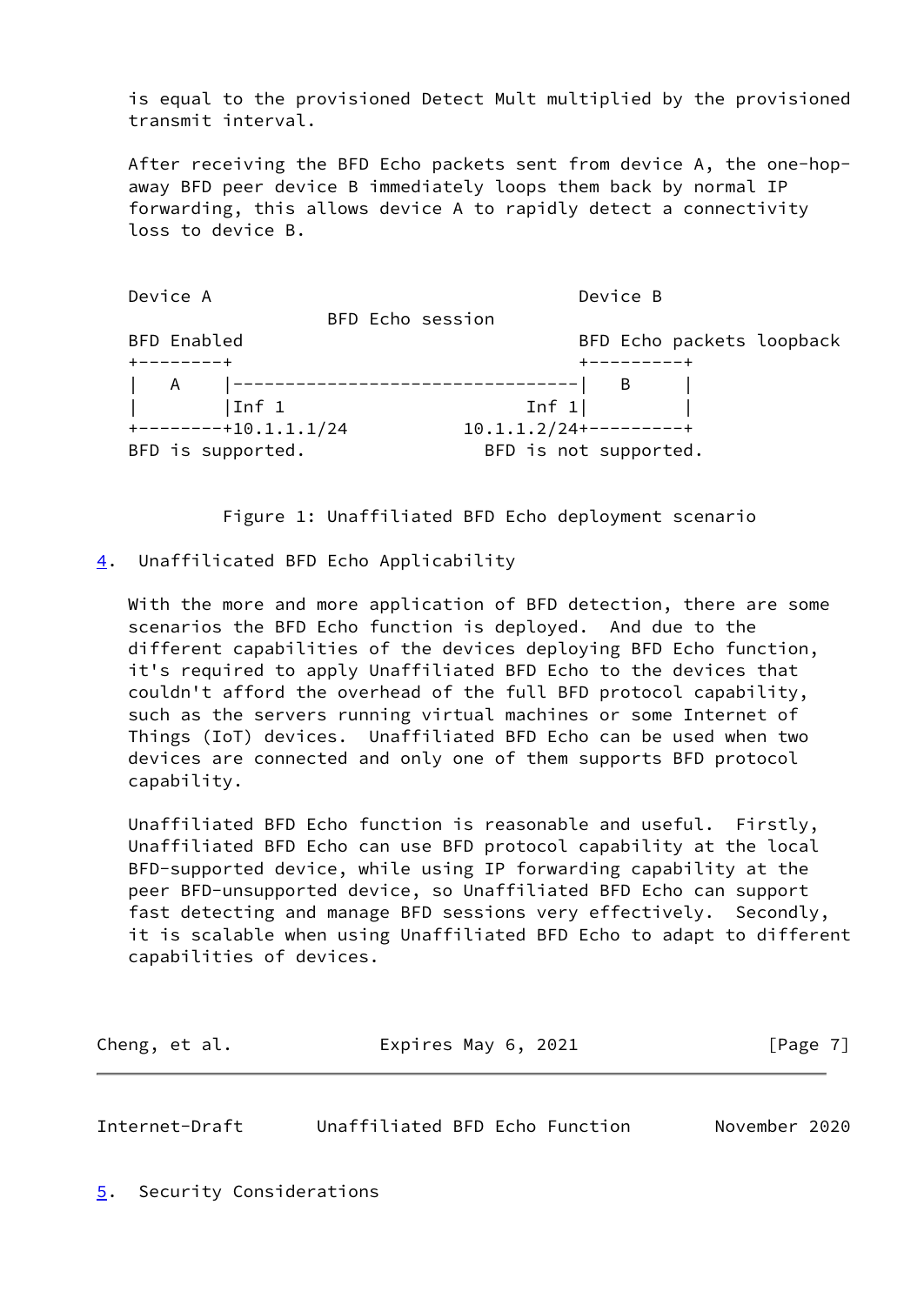Unicast Reverse Path Forwarding (uRPF), as specified in [\[RFC3704](https://datatracker.ietf.org/doc/pdf/rfc3704)] and [\[RFC8704](https://datatracker.ietf.org/doc/pdf/rfc8704)], is a security feature that prevents the IP address spoofing attacks which is commonly used in DoS, DDoS. uRPF has two modes called strict mode and loose mode. uRPF strict mode means that the router will perform checks for all incoming packets on a certain interface: whether the router has a matching entry for the source IP in the routing table and whether the router uses the same interface to reach this source IP as where the router received this packet on. Note that the use of BFD Echo function would prevent the use of uRPF in strict mode.

<span id="page-8-0"></span>[6](#page-8-0). IANA Considerations

This document has no IANA action requested.

<span id="page-8-1"></span>[7](#page-8-1). Acknowledgements

 The authors would like to acknowledge Ketan Talaulikar, Greg Mirsky and Santosh Pallagatti for their careful review and very helpful comments.

<span id="page-8-2"></span>[8](#page-8-2). Contributors

 Liu Aihua ZTE Email: liu.aihua@zte.com.cn

 Qian Xin ZTE Email: qian.xin2@zte.com.cn

 Zhao Yanhua ZTE Email: zhao.yanhua3@zte.com.cn

<span id="page-8-3"></span>[9](#page-8-3). References

<span id="page-8-4"></span>[9.1](#page-8-4). Normative References

 [RFC5880] Katz, D. and D. Ward, "Bidirectional Forwarding Detection (BFD)", [RFC 5880,](https://datatracker.ietf.org/doc/pdf/rfc5880) DOI 10.17487/RFC5880, June 2010, <[https://www.rfc-editor.org/info/rfc5880>](https://www.rfc-editor.org/info/rfc5880).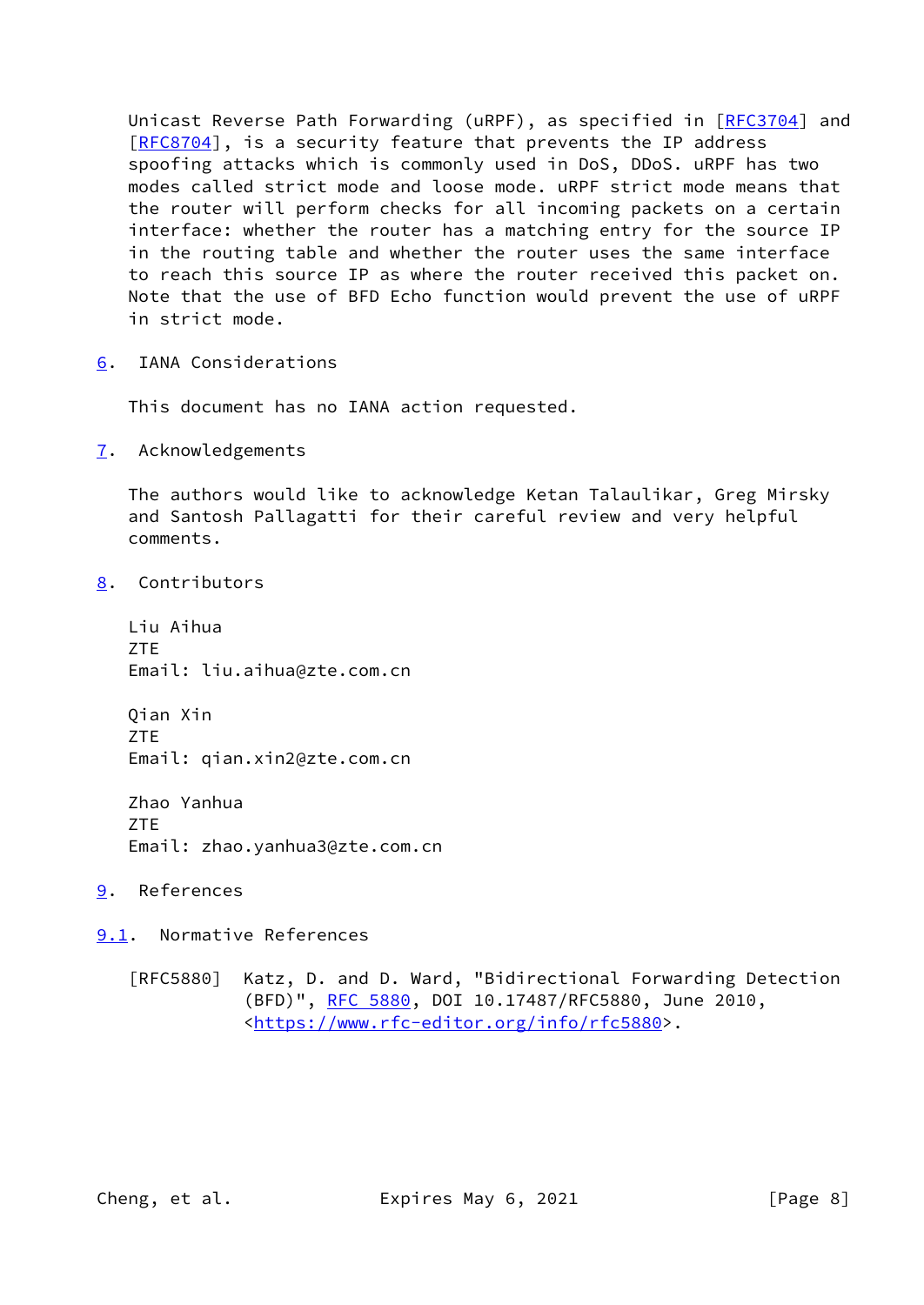<span id="page-9-1"></span>Internet-Draft Unaffiliated BFD Echo Function November 2020

 [RFC5881] Katz, D. and D. Ward, "Bidirectional Forwarding Detection (BFD) for IPv4 and IPv6 (Single Hop)", [RFC 5881](https://datatracker.ietf.org/doc/pdf/rfc5881), DOI 10.17487/RFC5881, June 2010, <[https://www.rfc-editor.org/info/rfc5881>](https://www.rfc-editor.org/info/rfc5881).

<span id="page-9-0"></span>[9.2](#page-9-0). Informative References

<span id="page-9-2"></span>[BBF-TR-146]

 Broadband Forum, "BBF Technical Report - Subscriber Sessions Issue 1", 2013, [<https://www.broadband](https://www.broadband-forum.org/technical/download/TR-146.pdf) [forum.org/technical/download/TR-146.pdf](https://www.broadband-forum.org/technical/download/TR-146.pdf)>.

- [RFC3704] Baker, F. and P. Savola, "Ingress Filtering for Multihomed Networks", [BCP 84](https://datatracker.ietf.org/doc/pdf/bcp84), [RFC 3704](https://datatracker.ietf.org/doc/pdf/rfc3704), DOI 10.17487/RFC3704, March 2004, [<https://www.rfc-editor.org/info/rfc3704](https://www.rfc-editor.org/info/rfc3704)>.
- [RFC8704] Sriram, K., Montgomery, D., and J. Haas, "Enhanced Feasible-Path Unicast Reverse Path Forwarding", [BCP 84](https://datatracker.ietf.org/doc/pdf/bcp84), [RFC 8704,](https://datatracker.ietf.org/doc/pdf/rfc8704) DOI 10.17487/RFC8704, February 2020, <[https://www.rfc-editor.org/info/rfc8704>](https://www.rfc-editor.org/info/rfc8704).

Authors' Addresses

 Weiqiang Cheng China Mobile Beijing CN

Email: chengweiqiang@chinamobile.com

 Ruixue Wang China Mobile Beijing CN

Email: wangruixue@chinamobile.com

 Xiao Min ZTE Corp. Nanjing CN

Email: xiao.min2@zte.com.cn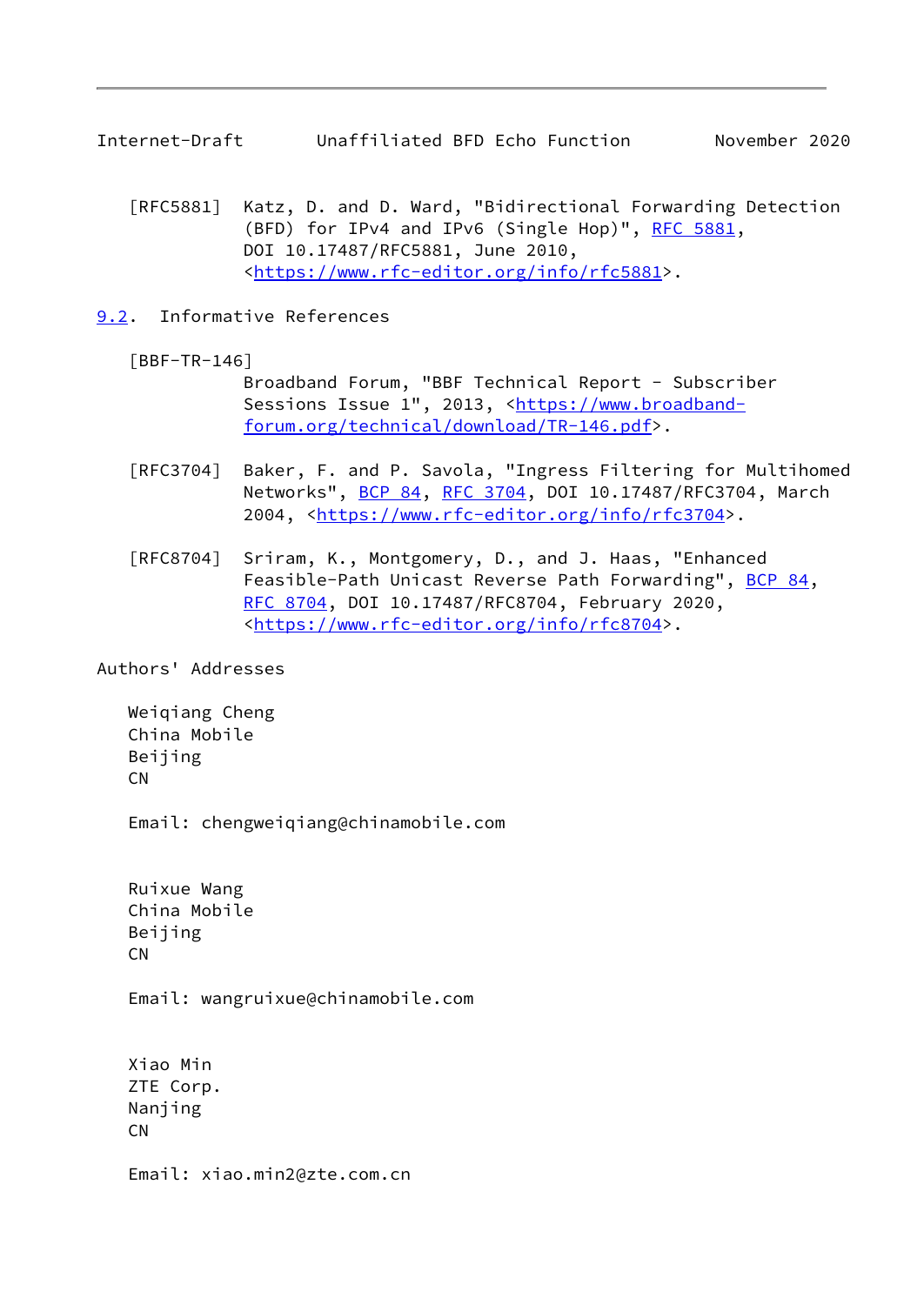## Internet-Draft Unaffiliated BFD Echo Function November 2020

 Reshad Rahman Cisco Systems Kanata CA

Email: rrahman@cisco.com

 Raj Chetan Boddireddy Juniper Networks

Email: rchetan@juniper.net